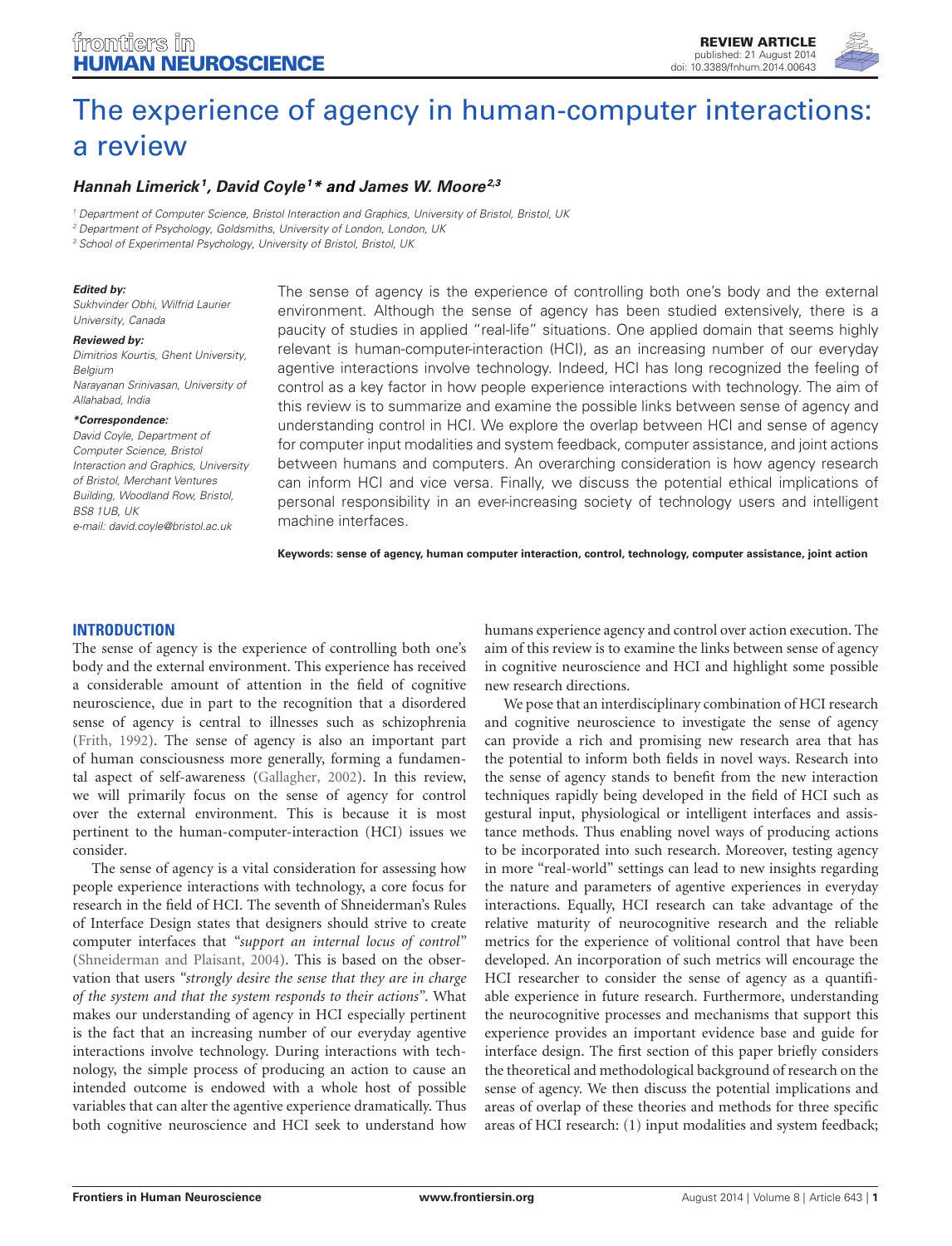(2) computer assistance; and (3) collaboration and attribution of agency.

# **THEORETICAL AND METHODOLOGICAL BACKGROUND INTO THE SENSE OF AGENCY**

As stated above, the sense of agency is the experience of controlling both one's body and the external environment. On this definition, control is central to the experience of being an agent. In the psychological literature a number of studies have investigated the relationship between control and agency. For example, it has been shown that sense of agency is altered by a manipulation of the statistical relationship between actions and effects [\(Moore](#page-9-1) [et al.,](#page-9-1) [2009\)](#page-9-1) and by a manipulation of the perception of control over action [\(Desantis et al.,](#page-8-2) [2011\)](#page-8-2). More recent work by [Kumar](#page-8-3) [and Srinivasan](#page-8-3) [\(2014\)](#page-8-3) has also looked at how sense of agency is influenced by control specified at different hierarchical levels. This work shows, in part, that when higher-level control is exercised (i.e., goal-level control) lower level control processes (i.e., perceptuo-motor control) have no influence on sense of agency. This relationship between control and sense of agency is highly relevant in the context of HCI, given the fact that different HCI applications involve different kinds of control manipulations.

A phenomenological distinction has been made between the "Feeling of Agency" and the "Judgement of Agency" [\(Synofzik](#page-9-2) [et al.,](#page-9-2) [2008\)](#page-9-2). The feeling of agency refers to the implicit, prereflective, low-level feeling of being the agent of an action. The judgement of agency describes the explicit judgement and attribution of agency to oneself or another on a conceptual level. Traditionally there are two theoretical views regarding the neurocognitive processes underlying the sense of agency. Some have suggested that the sense of agency arises principally from internal processes serving motor control [\(Blakemore et al.,](#page-8-4) [2002;](#page-8-4) [Haggard,](#page-8-5) [2005\)](#page-8-5). On the other hand, external situational cues have been emphasized [\(Wegner,](#page-9-3) [2002,](#page-9-3) [2003\)](#page-9-4). However, it is now becoming increasingly recognized that this is a false dichotomy and that various cues contribute to the sense of agency [\(Wegner](#page-9-5) [and Sparrow,](#page-9-5) [2004;](#page-9-5) [Wegner et al.,](#page-9-6) [2004;](#page-9-6) [Moore et al.,](#page-9-1) [2009;](#page-9-1) [Moore](#page-9-7) [and Fletcher,](#page-9-7) [2012;](#page-9-7) [Kranick and Hallett,](#page-8-6) [2013\)](#page-8-6). These cues include internal sensorimotor signals and external situational information [\(Moore and Fletcher,](#page-9-7) [2012\)](#page-9-7). Moreover, it has been suggested that the influence of these cues depends on their reliability [\(Moore and Fletcher,](#page-9-7) [2012\)](#page-9-7), implying some form of optimal cue integration. According to the cue integration concept, multiple agency cues are weighted by their relative reliability and then optimally integrated to reduce the variability of the estimated origins of an action.

Researchers have developed numerous ways of measuring the components of the sense of agency experimentally. The explicit judgement of agency is typically measured by verbal report by asking participants to rate their feeling of agency during a task or simply state whether they were the agent or not. Measures have also been developed to probe implicit aspects of sense of agency. These include sensory attenuation paradigms (e.g., [Blakemore](#page-8-7) [et al.,](#page-8-7) [1998\)](#page-8-7) and intentional binding (e.g., [Haggard et al.,](#page-8-8) [2002\)](#page-8-8). In this review we focus primarily on intentional binding. In this paradigm participants report the perceived time of voluntary action initiation and the consequent effects using the so-called

Libet clock. [Haggard et al.](#page-8-8) [\(2002\)](#page-8-8) found that when participants caused an action, their perceived time of initiation and the perceived time of the outcome where brought closer together, i.e., the perceived interval between voluntary actions and outcomes was shorter than the actual interval (**[Figure 1](#page-1-0)**). In the case of involuntary actions the perceived interval was found to be longer than the actual interval. This phenomenon is known as "intentional binding", and is seen as an implicit metric for the sense agency.

Intentional binding is a widely used implicit measure of the sense agency and the effect has been replicated widely and in a number of settings (e.g., see [Wohlschläger et al.,](#page-9-8) [2003;](#page-9-8) [Engbert and Wohlschläger,](#page-8-9) [2007;](#page-8-9) [Moore et al.,](#page-9-1) [2009;](#page-9-1) [Aarts](#page-8-10) [and van den Bos,](#page-8-10) [2011\)](#page-8-10). More recently, alternative intentional binding measures have been developed, such as the direct interval estimation procedure where the participant is required to estimate the interval between actions and outcomes (e.g., see [Moore et al.,](#page-9-1) [2009;](#page-9-1) [Humphreys and Buehner,](#page-8-11) [2009;](#page-8-11) [Coyle et al.,](#page-8-12) [2012\)](#page-8-12). As stated above, intentional binding is the predominant measure considered in this review. The main reason for this is that while it seems particularly well suited to the nature of agent interaction during many interactions with technology, it has not yet been widely applied in the HCI domain. One key advantage of intentional binding in the context of HCI is that it is typically measured at sub-second sensorimotor timescales, which are common in HCI. An additional benefit of intentional binding in the context of HCI is that it offers a measure of the *degree* of sense of agency the individual experiences, rather than being a binary "me" vs. "not me" measure. However, it is important to note that intentional binding may not be best suited for assessing sense of agency for all types of tasks within HCI, such as those agentive interactions operating at much longer timescales (although see [Faro et al.,](#page-8-13) [2013,](#page-8-13) for review of literature suggesting that binding may operate at longer timescales).



<span id="page-1-0"></span>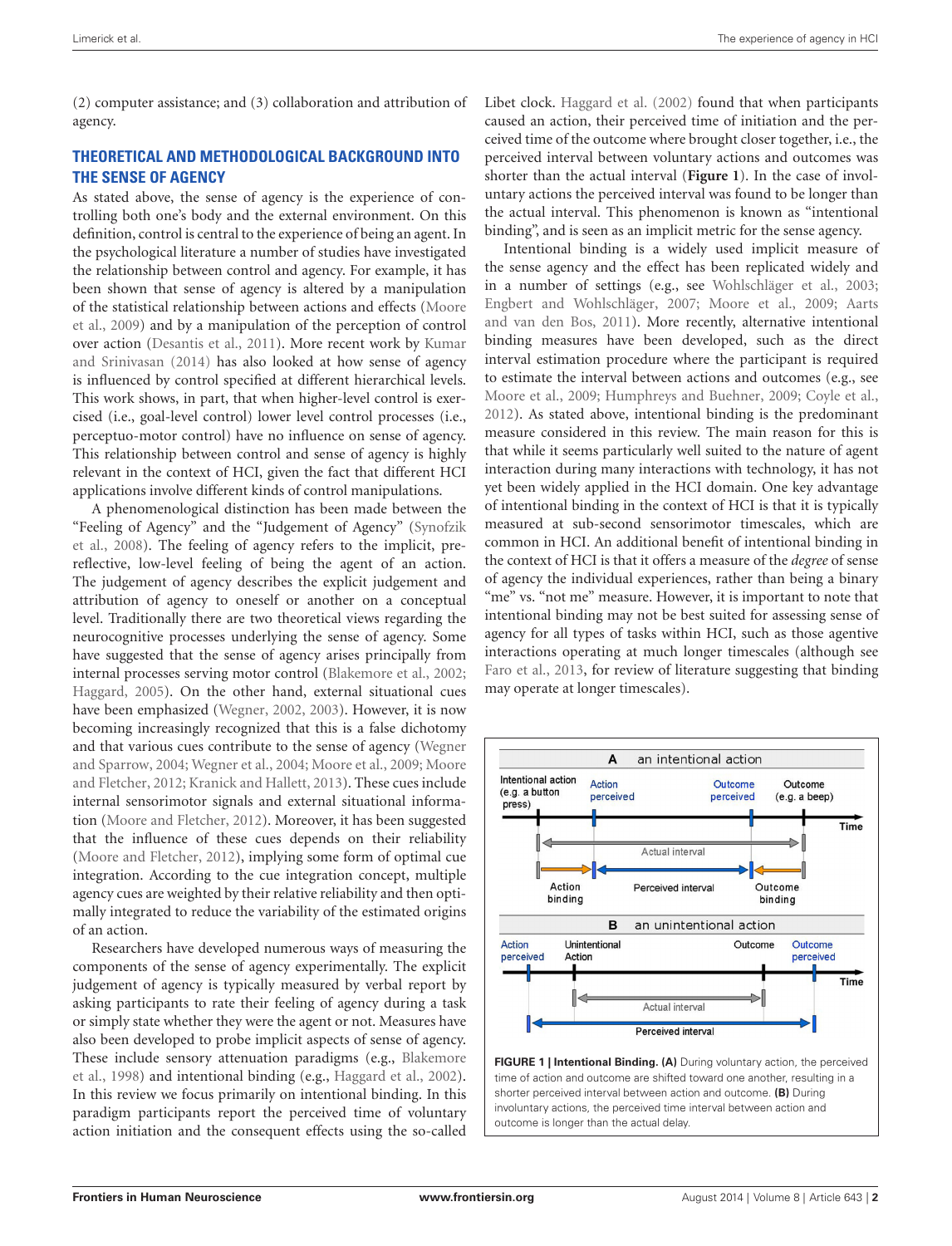### **INPUT MODALITIES AND SYSTEM FEEDBACK**

The first point of contact between the sense of agency and HCI we wish to consider is the importance of input modalities. Input modalities are the sensors or devices by which the computer receives input from the human, e.g., a keyboard or mouse. The input modality is central to the process of producing actions in order to bring about the user's desired state changes in the computer and thus also central to the sense of agency over the action. HCI research is interested in how to optimally turn psychological states (such as intentions) into state changes within the computer. The user's intentions and the system's state differ considerably in form and content and one of the challenges of HCI is to bridge this gap. This separation is known as the Gulf of Execution [\(Norman,](#page-9-9) [1986\)](#page-9-9). The input modality of the system is central to bridging the Gulf of Execution. [Norman](#page-9-9) [\(1986\)](#page-9-9) states:

*"Execution of an action means to do something, whether it is just to say something or perform a complex motor sequence. Just what physical actions are required is determined by the choice of input devices on the system, and this can make a major difference in the usability of the system. Because some physical actions are more difficult than others, the choice of input devices can affect the selection of actions which in turn affects how well the system matches with intentions"*.

More recently a similar message has been emphasized by [Williamson et al.](#page-9-10) [\(2009\)](#page-9-10) who state:

*"A computer interface facilitates control. It provides a set of mechanisms by which a human can drive the belief of a system about a user's intentions towards a desired state over a period of time. Control requires both display to the user and input from the user; computers feedback state to a user, who modifies his or her actions to bring about the required change of state"*.

In recent years HCI researchers have developed a wide range of new interaction techniques and devices such as speech and gestural control. These are rapidly becoming common place, with everyday devices having the option of being controlled by such interaction including, smart phones (Apple's Siri), televisions (Samsung's Smart TV), computers (Leap Motion) and games consoles (Microsoft Kinect). Each new method of controlling technology presents new challenges to HCI researchers. New input modalities offer different ways of "bridging the Gulf of Execution" including distinct action initiation requirements, feedback mechanisms, and device capabilities (**[Figure 2](#page-3-0)**). This has the potential to dramatically reshape the experience of control and agency. In this section we consider some of the ways in which agency research can help to inform such issues. From a cognitive neuroscience perspective different modes of action execution pose interesting questions. Experimental investigations into the sense of agency have typically involved participants controlling their environment via conventional input devices such as a keyboard or mouse. Altering the sensorimotor requirements for action execution presents an opportunity to further investigate the sense of agency during distinctly new sensorimotor requirements.

#### **INPUT MODALITIES**

To begin addressing the impact of input modalities on the sense of agency, [Coyle et al.](#page-8-12) [\(2012\)](#page-8-12) conducted an experiment employing intentional binding as an implicit measure of users' sense of agency for two distinctive input techniques. In one condition participants pressed a button on a keyboard to cause an outcome (a beep). In the second condition participants wore a skin-based input device and tapped their arm to cause a beep (**[Figure 3](#page-3-1)**). Results show that intentional binding was significantly greater for skin-based input than the keyboard input, thus indicating a stronger sense of agency with skin-based input. From an input design perspective this is interesting as it indicates that skin-based input is experienced as significantly more responsive than buttonbased input. More broadly, Coyle et al. provided evidence that different interaction techniques can provide different experiences of agency to those offered by traditional mouse or keyboard interactions. It also demonstrated the potential of intentional binding to quantify this difference. In future this method can be used to assess and quantify the differences for a larger range of interaction techniques, including changes more subtle than those assessed here. We could for example assess the difference in the experience of agency during interactions with a touch screen via a stylus vs. direct finger interaction, or differences in interactions that incorporate techniques such as haptic, embodied or physiological input. We can also compare the different interaction experiences for a specific input technique when other conditions of the interactions change, e.g., when conditions such as system feedback, reliability or latency are varied. Greater consideration is given to these possibilities below.

The finding that skin-based input results in greater intentional binding also raises interesting questions regarding the underlying cognitive processes for the sense of agency. One possible explanation for the higher sense of implicit agency measured in the skinbased input is that, with a self directed, skin-based action, there is a higher degree of congruence between the internally predicted sensory output of the action and the actual sensory output of the action. Intentional binding may be strengthened when the individual is more sensorially aware of their action. Another possible explanation in line with the cue integration theory for agency is that for the skin-input conditions, participants receive additional sensory agency cues from the passive limb, which is acting as the input modality. This may serve to increase sense of agency. A final possible explanation is linked to the finding that actions aimed at the self are associated with increased activity within the motor system [\(Master and Tremblay,](#page-9-11) [2010\)](#page-9-11). Given that the sense of agency is closely tied to sensorimotor processes, increased activity within this system might increase the sense of agency. These are all possibilities that we are currently exploring. Whatever the explanation, this study shows how the new modes of interaction being developed in HCI can open up new avenues of enquiry for the neurocognitive understanding of the sense of agency.

### **RELIABILITY**

[Coyle et al.](#page-8-12) [\(2012\)](#page-8-12) represents an early application of intentional binding to explicitly address an HCI research question. But there are many more specific input design questions and trade offs that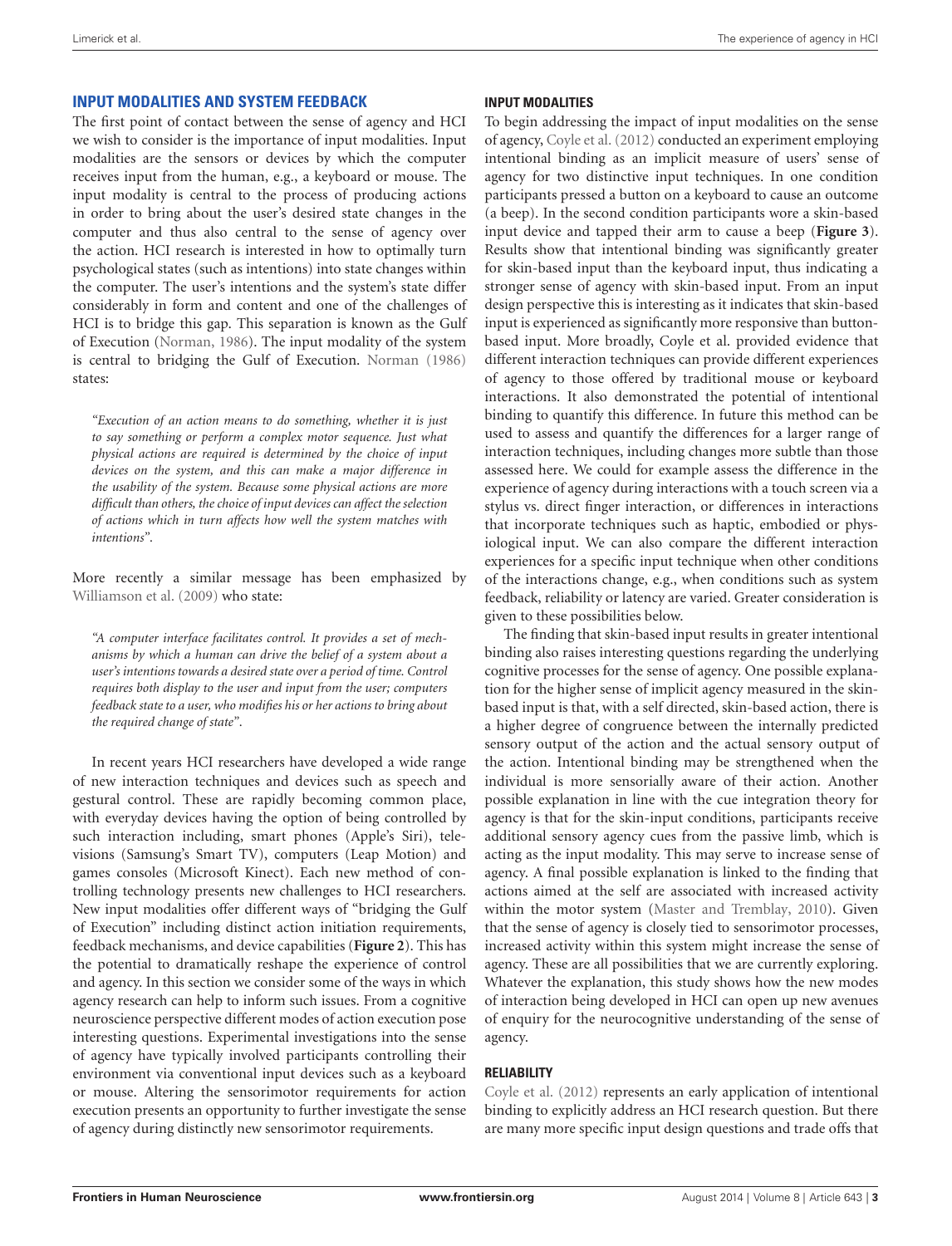

<span id="page-3-0"></span>

<span id="page-3-1"></span>can be informed by their approach. System reliability is one such issue.

Many input techniques suffer from varying degrees of reliability, due to the fact that the interaction requires the computer's sensors to recognize and then classify the intention of the user, which is not always clear-cut and often noisy. Consider for example a speech interface and the various possible accents the user may have. A speech system designed to accommodate many different accents is likely to result in more incorrect classifications of peoples' utterances. Speech systems could be made more reliable

through initial training periods or by allowing the system more time to classify utterances. But this reduces the responsiveness of the speech input system. In a similar vein a gesture recognition system like the Microsoft Kinect is required to recognize a wide range of mid-air gestures. Even for simple gestures there are variations in the way different people will execute the gesture. A system that allows leeway for variations in action execution will be more flexible, but again may result in more misclassifications of peoples' actions. Designers of such systems are therefore required to make trade-offs between constraints such as accuracy and flexibility, both of which affect system reliability.

Reliability is analogous to the predictability of an action and has been found in neurocognitive research to affect sense of agency. Empirical evidence suggests that participants experience a lower sense of agency for unexpected outcomes of their actions [\(Sato and Yasuda,](#page-9-12) [2005\)](#page-9-12). [Moore and Haggard](#page-9-13) [\(2008\)](#page-9-13) investigated inference and prediction for conditions where there was either a high or low probability of an outcome. The results indicated that in both probability conditions, participants exhibited binding for situations where the action was followed by the outcome. For high probability conditions, participants also exhibited intentional binding for trials where the action was not followed by an outcome, suggesting that a strong prediction was sufficient to generate the binding effect. With regard to input modalities and reliability, these results suggest that the more reliable an input method is, both in terms of matching the intended outcome and in predictability, the greater the sense of agency experienced by the user. In future similar approaches may provide HCI researchers with a concrete means of investigating how reliable a system needs to be before people begin to experience significant reductions in their sense of agency. Evidence from such studies will help designers to make more informed decisions regarding the reliability trade-offs in new input systems.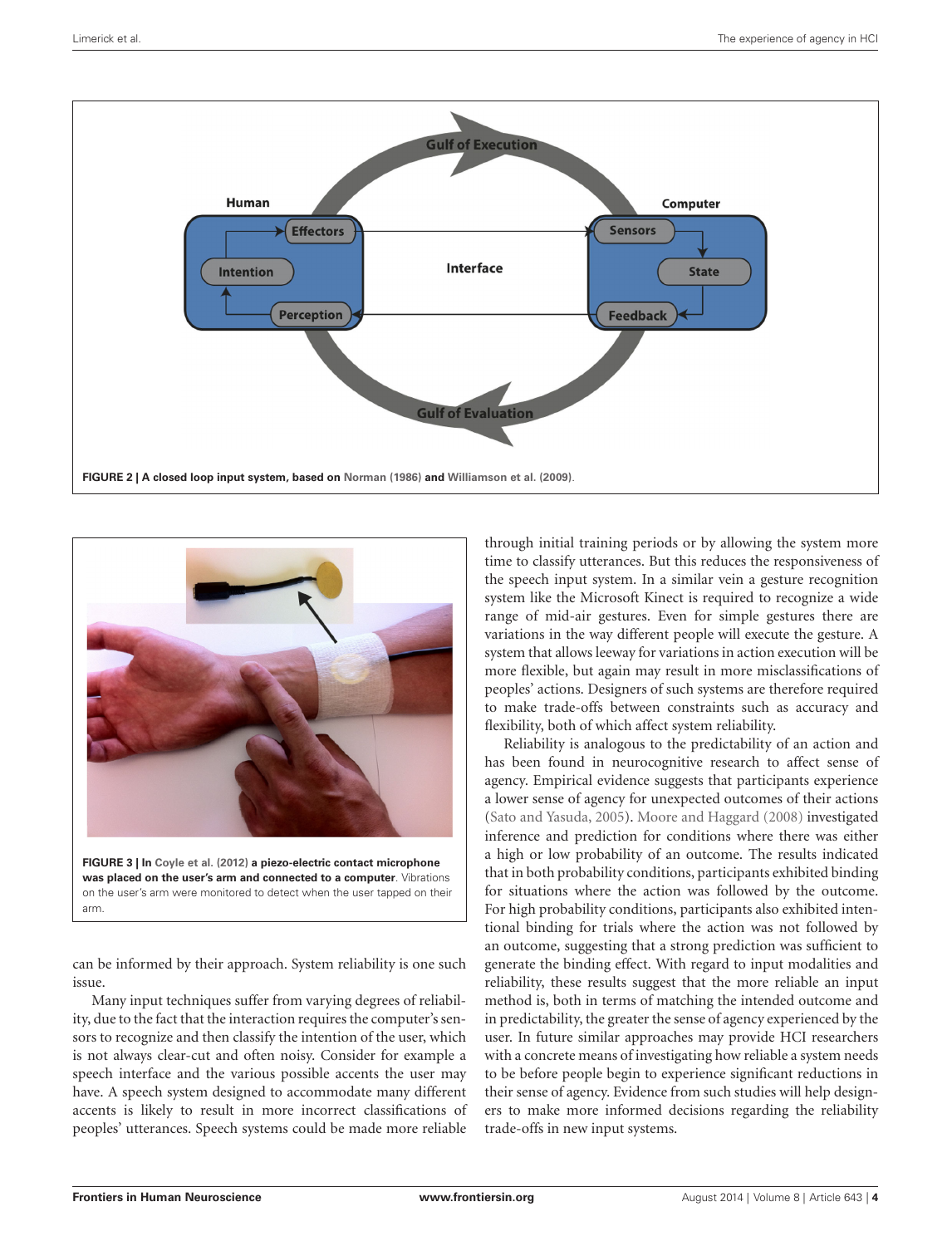### **SYSTEM FEEDBACK**

In addition to the input modality, control over a computer system requires feedback to inform the user of the system's current state, the actions required to bring about changes in the system's state in line with their intentions and the success of those actions. The user can then use this feedback to modify their consequent actions to bring about the next desired outcome. In HCI, the mode of feedback and the information the interface provides regarding the system's state is again an important consideration. Parallel to the Gulf of Execution, Norman describes the Gulf of Evaluation [\(Norman,](#page-9-14) [1988\)](#page-9-14), which refers to the mismatch between the system's feedback regarding it's actual state and how this state is perceived by the user in terms of their expectations and intentions (see **[Figure 2](#page-3-0)**). The Gulf of Evaluation will differ depending on the particular interface, context, requirements and user expectations. For example, a mobile phone interface and an automatic flight deck will have distinctly different Gulfs of Evaluation and therefore require different forms of feedback to be presented to the user.

Typically, when interacting with technology users make an action and then receive sensory feedback about their action. Consistency between predicted sensory feedback and actual sensory feedback during action execution has been the focus of several studies in cognitive neuroscience. Interestingly, empirical evidence indicates that the sense of agency is malleable and feedback can be distorted to lead participants to misattribute their own actions as being caused by another agent or visa versa. In cases where the outcome of an action is incongruent with participants' predicted sensory outcome, agency can be misattributed to an external source [\(Sato and Yasuda,](#page-9-12) [2005\)](#page-9-12). Conversely [Sato and](#page-9-12) [Yasuda](#page-9-12) [\(2005\)](#page-9-12) also induced a false sense of agency for an externally generated action that matched participants' predictions. [Farrer](#page-8-14) [et al.](#page-8-14) [\(2008\)](#page-8-14) found that deviations in the visual feedback of a moving curser associated with joystick movement beyond 50◦ led participants to explicitly attribute their movements to another agent irrespective of their implicit sensorimotor movements. System feedback presented to the user may also be in the form of contextual information. Such feedback might have a profound effect on the user's experience of agency. For example, [Desantis](#page-8-2) [et al.\(2011\)](#page-8-2) demonstrated that prior causal beliefs about the agent of an action led participants to experience less implicit sense of agency for self-generated actions that they believed to be caused by another agent.

In order to achieve optimal control over an interface it will be beneficial to the interface designer to understand how sensory feedback of the interface modulates the sense of agency in various contexts. Evidence regarding the degree to which sensory feedback should match the user's predicted feedback is valuable for developing effective input modalities. This is especially so, considering the evidence that mismatches between predicted outcome and actual outcome can actually lead to misattributed sense of agency.

### **LATENCY**

Another factor to note when considering input modalities and the sense of agency is the latency imposed between the action and it's consequent outcome. Latency is commonly presented as an issue in HCI due to technological constraints within the system.

This can interfere with perceptual constraints such as attention span or memory load. Therefore another key question in HCI research is how best to overcome latency in a way that suits the user's perceptual capacities. An example would be the [Roto and](#page-9-15) [Oulasvirta](#page-9-15) [\(2005\)](#page-9-15) early work on web browsing on a mobile phone. They identified several temporal constraints, including the speed of the network connection, the phone's processing abilities, and the user's visual attention span. They found that a user's attention typically shifts away from a screen after 4–8 s. At the time of their research, mobile web browsing suffered from page download times being over 5 s. Roto and Oulasvirta suggested that a solution to this is multimodal feedback, with tactile feedback (vibration) helping to reduce the need for visual attention beyond which is natural.

In a similar vein to the web-browsing example, neurocognitive experimental techniques have the potential to validate design decisions regarding latencies in a range of contexts. Empirical evidence indicates that the intentional binding phenomenon breaks down beyond 650 ms for a simple button-pressing task [\(Haggard](#page-8-8) [et al.,](#page-8-8) [2002\)](#page-8-8). However, there is also evidence for intentional binding still being intact at 2250 ms for a conflict resolution task [\(Berberian et al.,](#page-8-15) [2012\)](#page-8-15). In order to optimally overcome the effect that latency has on control, an understanding of how the sense of agency behaves and is modulated over time-scales is important. In many cases decisions on latency will also involve trade-offs regarding system feedback and system reliability. For example, an input classification system can be made more reliable by allowing it more time to make an accurate classification of peoples' actions, but this will increase the latency of the system.

#### **BRAIN MACHINE INTERFACES**

We conclude this section on input modalities and system feedback by considering one final input technique that has relevance for all of the issues we have discussed above. Brain Machine Interfaces (BMI) use different aspects of the brain's cortical activity such as P300 [\(Farwell and Donchin,](#page-8-16) [1988\)](#page-8-16) or slow cortical potentials [\(Hinterberger et al.,](#page-8-17) [2004\)](#page-8-17) to control objects such as prosthetic arms [\(Velliste et al.,](#page-9-16) [2008\)](#page-9-16), external devices [\(Wolpaw](#page-9-17) [and McFarland,](#page-9-17) [2004\)](#page-9-17) and computer cursers [\(Kennedy et al.,](#page-8-18) [2000\)](#page-8-18). BMI suffers from variable reliability largely due to the fact that it is EEG based and therefore the bandwidths involved are slow, noisy and suffers variable delays between action and outcome [\(Williamson et al.,](#page-9-10) [2009\)](#page-9-10). The field of HCI is currently attempting to improve control in BMI to make it more effective in therapeutic contexts. One aspect of this is faster command execution [\(Minnery and Fine,](#page-9-18) [2009\)](#page-9-18). Neurocognitive research into the sense of agency may offer insights into ways to modify agency under such latencies. Metrics used to measure the sense of agency can also provide guidance regarding optimum time delays a system can take to respond to an action, beyond which agency starts to break down. BMI has broad feedback channels with the possibility of providing the user with rich sensory feedback [\(Williamson et al.,](#page-9-10) [2009\)](#page-9-10) and thus these feedback channels could be exploited to provide sensory cues or external contextual cues which increase the experience of agency despite the latencies involved.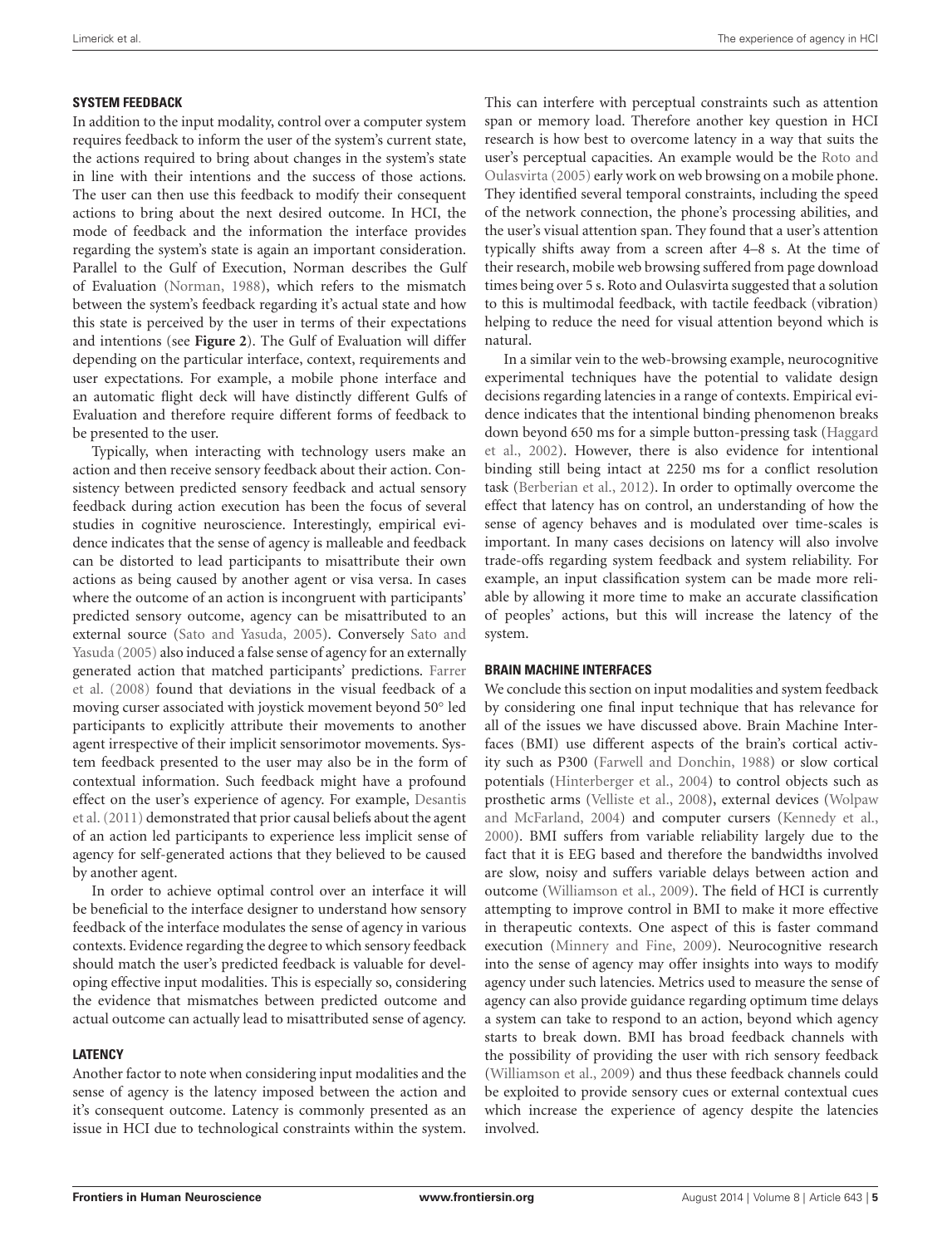### **COMPUTER ASSISTANCE**

Computer systems that assist us in completing tasks are increasingly common and are likely to become ever more commonplace given the increasing capabilities of technology and with the development of a broader range of intelligent machine interfaces. The degree to which computers assist us can vary from "highassistance", such as fully automatic flight decks, to "low assistance", such as the smoothing or snap to point techniques that are used to make pointing with a mouse on a desktop computer more accurate. The manner in which the computer "assistant" is presented can also vary considerably and be made more or less explicit to the human user. [Terveen](#page-9-19) [\(1995\)](#page-9-19) identified two broad forms of computer assistance. The first is human emulation, where a computer assistant is endowed with human like abilities and an anthropomorphic representation, which is designed to ultimately mirror human-human interaction. We consider this form of assistance in Section Collaboration and Attribution of Agency below. In the present section we consider Terveen's second category of computer-assisted action. Here the computer assistance is not presented in an anthropomorphic form and the assistance is not always made explicit to the user. The aim of such systems is generally to combine both the human and computer's unique abilities to more effectively achieve a particular goal.

Intelligent interfaces and computer-assisted actions are interesting for many reasons, not least because of the varying degrees of control given to the user and the potential to introduce a grey area between voluntary and involuntary action. HCI research is interested in the many interactions now occurring in this grey area. For example, what happens to a person's sense of agency when they voluntarily initiate an action, but a computer then steps in to complete the action? This agentive ambiguity in interactions with intelligent technologies also presents interesting challenges for research into the sense of agency.

### **TASK AUTOMATION**

Many tasks are now automated by computers and machines, requiring the user to simply monitor the activity and intervene when required. Some automated tasks are already common in everyday life, e.g., aircraft control and factory automation. Other examples, which once seemed like science fiction, are now commonplace in research settings and close to becoming an everyday occurrence, including self-driving cars and robotic surgery. In developing such systems designers need to think carefully about the optimal balance between computer assistance and human sense of agency. This is particularly important in safety critical systems and in semi-automated systems where a human supervising the task is held responsible for task failures.

[Berberian et al.](#page-8-15) [\(2012\)](#page-8-15) investigated the participants' sense of agency when performing the complex task of flying a plane using a flight simulator under different levels of automation. The task required the participant to observe a flight plan and after a random time interval, a conflict occurred due to the presence of another plane. The participant was required to decide an appropriate command and implement it using a buttonbased interface. The action was followed by visual and auditory feedback informing the user whether they were successful in their conflict resolution. Participants were asked to estimate the

time interval between the keypress and the auditory feedback. There were varying levels of automation of the task, from the user having complete control (no automation) to the computer executing the entire task with the participant simply observing (full automation). Berberian et al. found that with increasing levels of automation the participant's estimate of action-outcome time interval duration increased—indicating that more assistance leads to less implicit sense of agency during the task. The authors concluded that the intentional binding measure of agency is a promising metric for HCI research and can assist in the optimal development of such operator control interfaces.

### **COMPUTER ASSISTED MOVEMENTS**

A vast majority of our interactions with computers require us to make motor actions. Therefore interface designers have focused efforts into optimally developing interfaces to compliment the dynamics of human motor actions. Coyle et al. (2012) investigated how the sense of agency is effected when a computer assists user's mouse movements. Participants undertook a task in which they were required to point and click on an onscreen target using a standard mouse. During the experiment the computer gave participants different levels of targeting assistance in achieving this task. Once the participant clicked the target, an auditory tone occurred after a random interval. Implicit sense of agency was measured during this task by incorporating an interval estimation based intentional binding measure between clicking the target and hearing the tone. The results indicated that, although participants were aware of the varying assistance levels, at mild level of computer assistance they still experienced intentional binding, suggesting an implicit level of agency occurring for the action. The intentional binding measure for two further assistance levels (medium and high assistance) indicated a significant loss of agency. This suggests that, when interacting with a computer via assisted mouse movements, there is a point up to which users can be assisted and still feel a sense of agency, however beyond this point the experience of agency breaks down, even in situations where the computer correctly executes the human's intentions.

Similarly, [Kumar and Srinivasan](#page-8-19) [\(2013\)](#page-8-19) ran an experiment in which participants were asked to click targets on a screen, using a joystick and trigger button. They manipulated the level of control provided to the user at the sensorimotor level–and measured the impact control has over implicit (intentional binding) and explicit (verbal report) sense of agency. The level of control provided to the joystick movements was varied from low, medium and full control. Once the trigger button was pressed (action), a blue circle would appear on the screen (outcome) and participants were asked to estimate the action-outcome interval. Participants also verbally reported their sense of authorship for the action. For tasks where the participants were unsuccessful in hitting the target and thus not achieving high-level goal, the results are consistent with that of [Coyle et al.](#page-8-12) [\(2012\)](#page-8-12) and [Berberian et al.](#page-8-15) [\(2012\)](#page-8-15) where intentional binding decreases as a function of automaticity provided during the task. However, when the goal was achieved, intentional binding did not show the same pattern.

The investigations above highlight that the sense of agency may be a graded experience in situations where the line between voluntary and assisted action is gradually blurred. We suggest that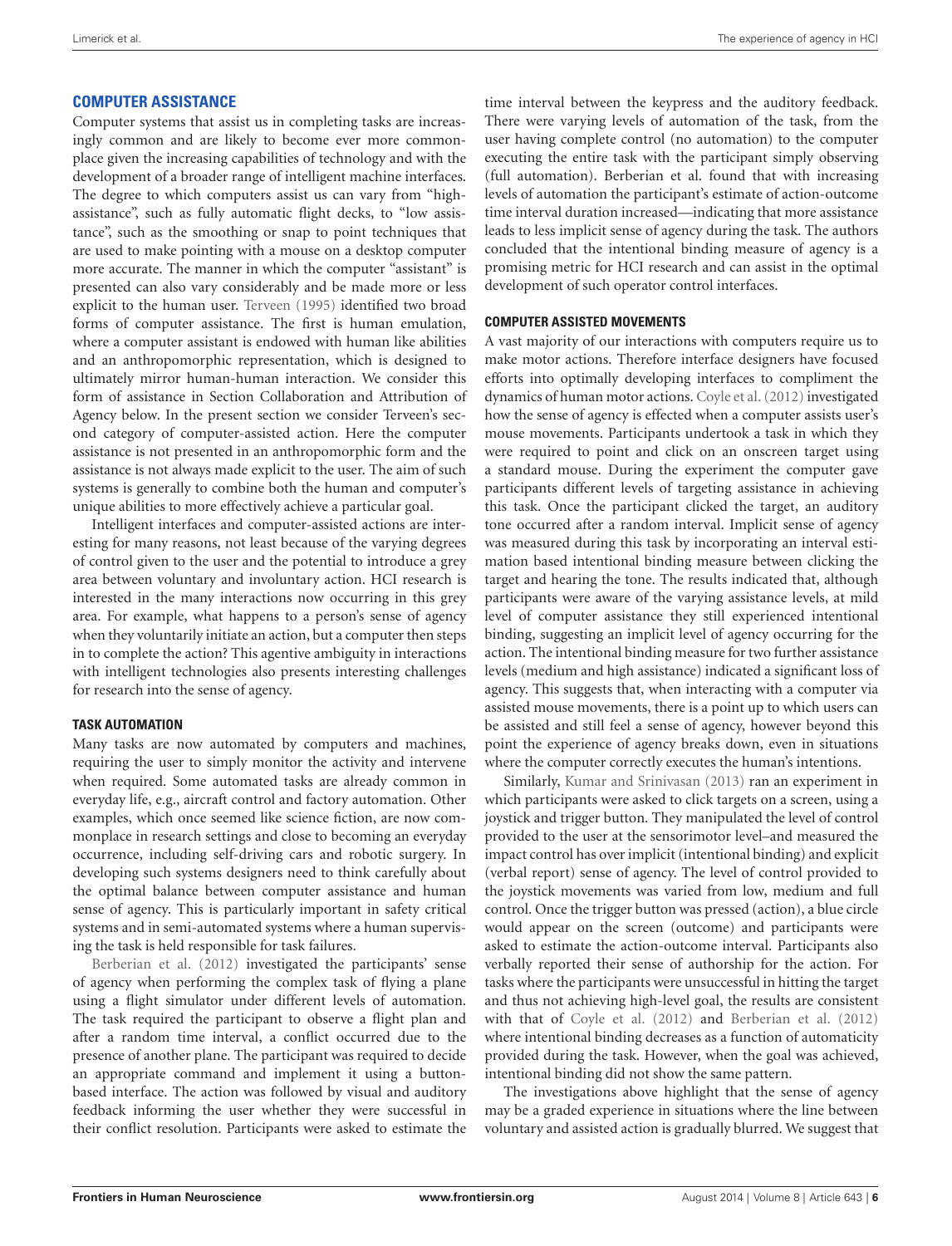metrics for the sense of agency applied in the development of assisted control tasks would allow the interface designer to address the point where the experience of agency becomes disrupted. With regard to the cognitive basis for the sense of agency, the finding that there is a graded loss of sense of agency with increasing assistance is potentially consistent with our current understanding of sensorimotor prediction. For example, increasing assistance may result in internal sensorimotor predictive models becoming less accurate at predicting the next sensory state; this could therefore give rise to reduced congruence between the predicted sensory state and that actual sensory state. Therefore resulting in a reduced sense of agency for the action, of course, this requires further investigation.

### **COLLABORATION AND ATTRIBUTION OF AGENCY**

Finally we turn to more explicit forms of computer assistance and the subject of human emulation. Here a computer agent is endowed with human like abilities and often an anthropomorphic representation that is designed to ultimately mirror humanhuman interaction [\(Terveen,](#page-9-19) [1995\)](#page-9-19). We explore the relevance of the perceptual representation of a computer agent and the impact this has on the sense of agency when collaborating with computer agents as co-actors to achieve a shared goal. We also consider the process of attributing agency to a computer agent and how research into the sense of agency may help inform these areas within HCI and joint action.

The question of collaboration and attributed agency is also particularly relevant to the branch of HCI that focuses on humans' interaction with robots—Human Robot Interaction (HRI). Robotics has made significant advances and is progressing to integrate robot entities into people's everyday lives [\(Murphy](#page-9-20) [et al.,](#page-9-20) [2010\)](#page-9-20). Effective and optimal implementation of humanrobot collaboration techniques rely on HCI research to provide an understanding of the cognitive mechanisms involved in representing, understanding and communicating shared intentions between a human and a computer. HRI is faced with the same challenges in reciprocally representing and communicating human intentions and the system state of the robot. We believe the sense of agency and how we attribute it is an important cognitive consideration for HRI research when assessing how humans relate to robot co-actors.

The sense of agency is also an important consideration for the design of embodied virtual agents. Embodied agents are virtual humans that can engage with people in a human like manner and aim to both understand and generate speech, gestures and facial expressions [\(Cassell,](#page-8-20) [2000\)](#page-8-20). Cassell states: *"they are a type of software agent insofar as they exist to do the bidding of their human users, or to represent their human users in a computational environment"*. Such agents have been investigated in application areas including education [\(Cassell,](#page-8-21) [2004;](#page-8-21) [Ogan et al.,](#page-9-21) [2012\)](#page-9-21), healthcare [\(Bickmore and Gruber,](#page-8-22) [2010\)](#page-8-22) and entertainment [\(Lim](#page-9-22) [and Reeves,](#page-9-22) [2010\)](#page-9-22).

The relevance of this section extends to cognitive science research. A burgeoning area of research on sense of agency investigates it in social settings [\(Sebanz et al.,](#page-9-23) [2006;](#page-9-23) [Sebanz,](#page-9-24) [2007;](#page-9-24) [Pacherie,](#page-9-25) [2013\)](#page-9-25). One key area of interest is how social context modifies the individual's sense of agency. A number of important

consequences of social context have been identified [\(Pacherie,](#page-9-25) [2013\)](#page-9-25). One of these is a quantitative effect: social context can alter the strength of sense of agency. For example, in a sensorimotor learning study by [van der Wel et al.](#page-9-26) [\(2012\)](#page-9-26), they found little difference in sense of agency between participants acting along and with another at the beginning of the task. However as participants became more acquainted with the task significant differences emerged, with the joint action setting associated with a weaker sense of agency.

The majority of this work has so far focused on joint action between human agents. However, joint action between human and *computer* agents is now an important consideration both for agency and HCI research. In the following section we explore this issue in more detail.

#### **COMPUTERS VS. HUMAN CO-ACTORS**

One significant consideration is how our sense of agency for actions differ when collaborating with computer vs. human partners. A study by [Obhi and Hall](#page-9-27) [\(2011\)](#page-9-27) addressed this idea by measuring intentional binding in a joint action task with both a computer partner and a human partner. The findings suggest that humans implicitly consider human-human joint actions very differently to human-computer joint actions. The task involved a participant acting with either a hidden human or computer partner making silent key-presses from behind a screen to cause a tone. Explicit information regarding who was actually responsible for the tone was given. Intentional binding measures were recorded for the action-outcome interval along with the subject's explicit beliefs about who caused the tone. The results showed that the intentional binding was present when paired with another human, regardless of whether they explicitly knew they were the agent or not. This suggests an implicit sense of agency for their coactor's actions and thus indicating a "we-agency" for the action. For trials with the computer, no intentional binding occurred, even for trials where participants explicitly knew that they were the agent. These findings are compelling because they suggest that implicit agency for self-generated actions are overridden or inhibited when the participant is aware that a computer is the co-actor. The authors speculate that the breakdown in implicit agency here suggests that participants subconsciously develop a belief that when paired with a computer they have no control over the task. Furthermore, they suggest that the criteria for forming "we-agency" are based on comprehending other's intentions in a similar way to one's own, which may be more difficult with computers.

A similar investigation by [Wohlschläger et al.](#page-9-8) [\(2003\)](#page-9-8) found analogous effects. They measured the perceived onset time of self, other-human and machine generated actions. The results indicated that the participants had a delayed awareness of action for the self and other-human conditions. However, participants had an anticipatory awareness of actions in the machine conditions. In a second experiment [Wohlschläger et al.](#page-9-8) [\(2003\)](#page-9-8) controlled for the fact that during the machine-action condition there was a lack of visual information corresponding to the hand movement seen in the self and other-human conditions. Therefore, the study was repeated using a rubber hand for the machine-action trials. This change to the procedure reduced the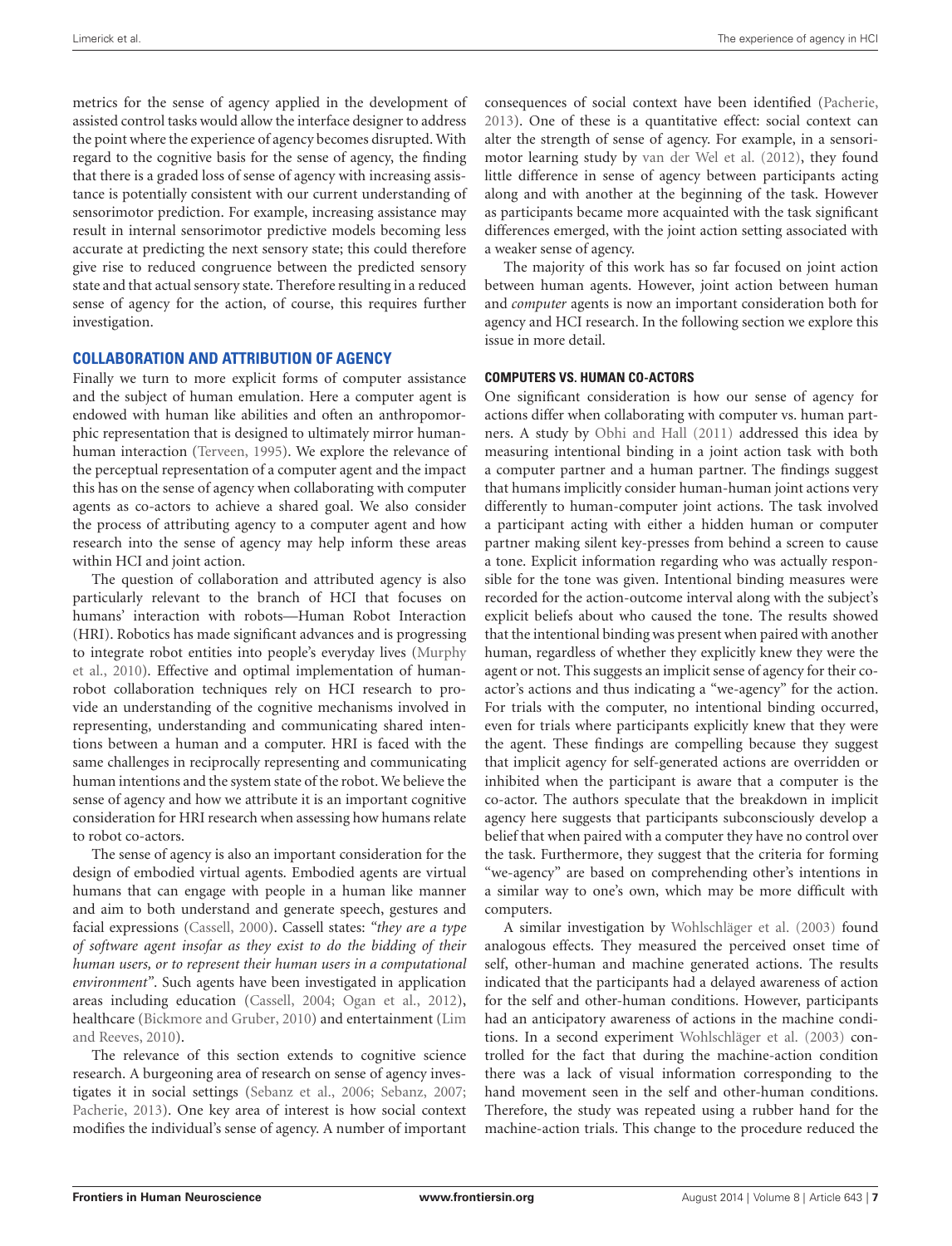anticipatory effect seen in the first experiment but did not induce the delayed awareness of action seen for the self and other-human actions. These findings indicate that intentions are attributed to others but not to machines. Interestingly, Wohlschläger et al. suggest that, in the machine action condition, modifying the sensory feedback in the form of a rubber hand *"may have activated to some extent a system for understanding biological actions"*.

The investigations above suggest that participants implicitly consider non-biological actions as distinct to self and other actions. This poses potential challenges in the development of such agents in order to facilitate optimal collaboration with humans. One such way to alter this may be the perceptual representation of the computer agent. Metrics used to measure the sense of agency, such as intentional binding offer opportunities to further test perceptual aspects of computer agents and their affect on the sense of agency during collaboration.

#### **EMBODIED AGENTS**

The perceptual representation of computer co-actors is a crucial consideration in HCI research. Within HCI there are two theoretical positions regarding this, the first holds that the "humanness" of the agent is key and that we feel fundamentally less connected to computer agents compared to other humans and avatars [\(Sheehan,](#page-9-28) [1991\)](#page-9-28). The intentional binding studies outlined above [\(Wohlschläger et al.,](#page-9-8) [2003;](#page-9-8) [Obhi and Hall,](#page-9-27) [2011\)](#page-9-27) feed into this human centric idea because they indicate that the emergence of "we-agency" is tightly linked to the nature of the "other" in joint action tasks. In addition, fMRI studies indicate that the brain regions activated during a collaborative task are more significantly activated by human partners compared to computer partners [\(Rilling et al.,](#page-9-29) [2004\)](#page-9-29). A contrasting perspective posits that humans automatically treat computers as social actors [\(Reeves and Nass,](#page-9-30) [1996\)](#page-9-30); this is known as the Media Equation. This idea is based on the observation that humans orient socially to computers in the same manner as with other humans due to the fact that humans are "*very liberal in assigning humanity to an artificial stimulus as long as they have at least minimal human features and if they follow a social rule governing human-to-human interaction*" [\(Lee and](#page-9-31) [Nass,](#page-9-31) [2003\)](#page-9-31). The Media Equation goes further and suggests that designers of computer agents should focus on developing the cues that elicit the desired perceptions and responses from humans. There is empirical evidence to support this view. For example, the emotion conveyed in a computer agent's tone of voice (happy or sad) affected the user's perceived emotion of the content being conveyed [\(Nass et al.,](#page-9-32) [2001\)](#page-9-32).

These perspectives differ in the extent of the affect a biological resemblance of the computer agent has on our ability to attribute agency to the other. Typically these investigations explicitly assess attribution of agency through *post hoc* questionnaires (e.g., [Nowak and Biocca,](#page-9-33) [2003\)](#page-9-33). However, we have seen that explicit and implicit experiences of agency differ when coacting with a computer partner [\(Obhi and Hall,](#page-9-27) [2011\)](#page-9-27). Therefore, using implicit metrics such as intentional binding and sensory attenuation have the potential to yield important insights in this area of HCI research. Experimentally, computational techniques such as virtual reality offer promising new avenues to investigate the sense of agency in joint action by modifying and controlling the perceptual and motor requirements of tasks.

### **DISCUSSION AND CONCLUSION**

This review has highlighted a new area of application for agency research-HCI. We have focused this review on a selection of opportunities to investigate the sense of agency in HCI settings; however this is certainly not intended to be an exhaustive list. Interaction techniques are evolving at a rapid rate. Once the validity and benefits of neurocognitive experimental techniques and implicit metrics such as intentional binding are established in HCI settings, they have the potential to inform the design of a wide range of new technologies. They will also provide valuable insights into how people experience interactions with technology and allow designers to more effectively tailor interaction experiences.

HCI is concerned with developing new or improving existing interfaces that sit between humans and computers. Thus this paper proposes that when developing novel interfaces or improving existing interfaces the user's experience of agency is an important consideration. Whilst explicit measures, such as verbal report are currently utilized in HCI to assess agency, implicit measures are far less utilized. The relatively small number of prior studies that crossover between HCI and sense of agency research have been reviewed here. Of the studies reviewed, intentional binding has been the primary measure for implicit sense of agency. Intentional binding has been well replicated for tasks that require actions and outcomes on a sensorimotor (e.g., subsecond) timescale. Therefore, it is an ideal measure for assessing sense of agency in the many HCI tasks that involve agentive interactions at this timescale. However, we recognize that there are tasks in HCI that necessarily play out over longer timescales and for these tasks intentional binding may be less useful. Consider for example a computer game or robotic surgery in which individual actions combine to achieve a longer-term goal. Both the immediate experience of agency in individual actions and the user's control over the longer-term goal will have an effect on the user experience. Further investigation will determine whether alternative measures, both implicit and explicit, may be better suited to HCI research on these kinds of scenarios.

We have also discussed both implicit and explicit computer assistance and the impact this has on a user's sense of agency. For implicit assistance, research on agency can help to determine the extent to which users can be assisted whist still maintaining their experience of agency. For explicit assistance, the questions raised are different and surround the notion of how a system presents assistance to the user and how the user will attribute agency to an explicit computer co-actor. Sense of agency during jointaction is a current avenue of research, of which HCI techniques could provide assistance. Techniques such as virtual reality offer promising new avenues to investigate the sense of agency in joint action by modifying and controlling the perceptual and motor requirements of tasks. Within the context of virtual environments the notion of the virtual self is another interesting area for sense of agency research. It is commonplace for individuals to take actions and influence a virtual environment, by proxy, through a virtual representation of their self.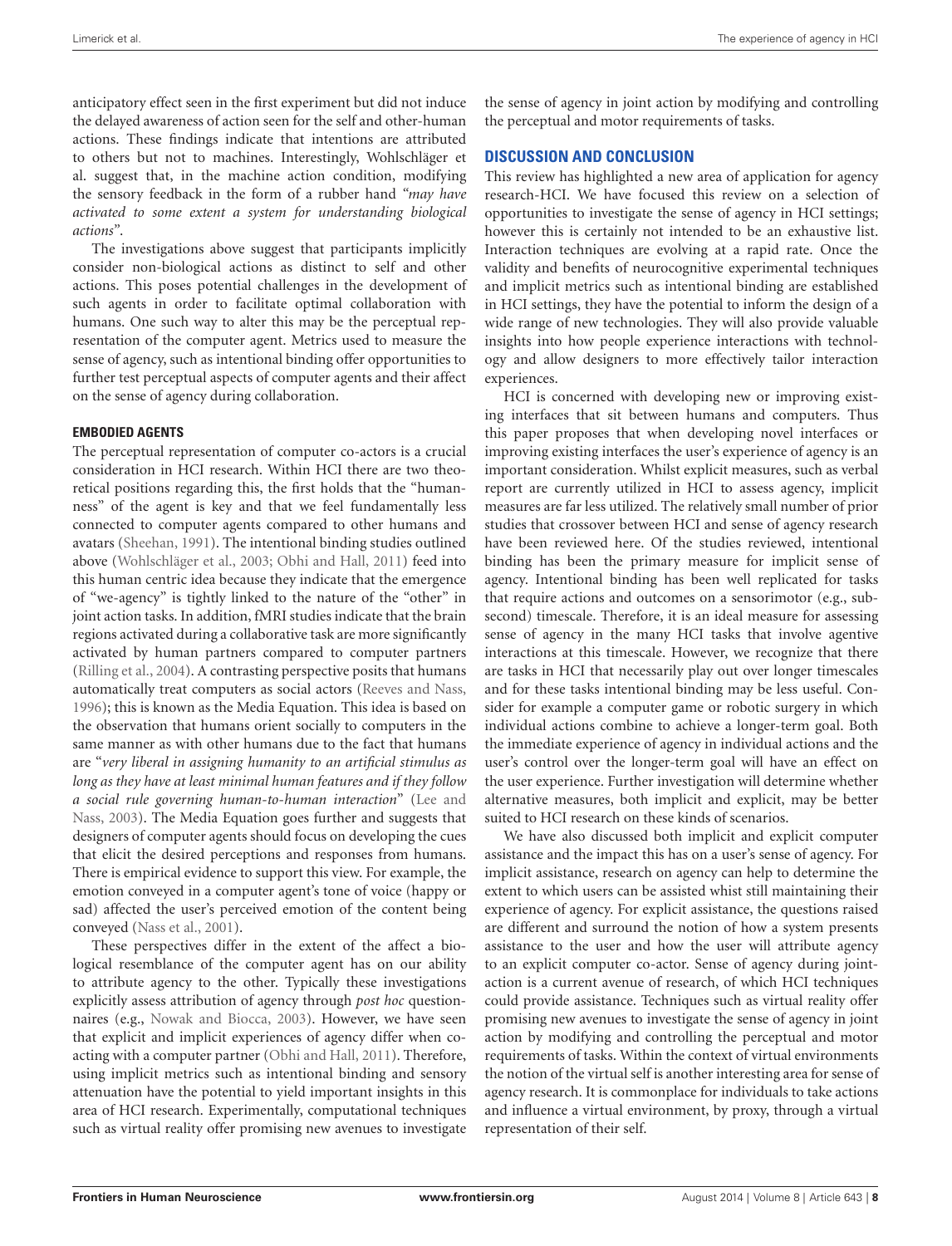Ultimately we believe that HCI researchers can benefit from an increased understanding of underlying mechanisms involved in HCI tasks. Understanding these mechanisms will provide an additional evidence base for the design of interaction systems and this, in turn, may improve the efficiency of the design process and maximize the effectiveness of the end product. This understanding may prove particularly important for the growing body of HCI research focused on developing technology for groups whose sense of agency may differ from that of the normal population. This includes systems designed to support people with psychotic difficulties [\(Bickmore and Gruber,](#page-8-22) [2010;](#page-8-22) [Gleeson et al.,](#page-8-23) [2014\)](#page-8-23) and Parkinson's disease [\(Bächlin et al.,](#page-8-24) [2010;](#page-8-24) [Espay et al.,](#page-8-25) [2010;](#page-8-25) [Mazilu et al.,](#page-9-34) [2014\)](#page-9-34). We also think that HCI can benefit from new neurocognitive interventions that are being developed. For example, there is a burgeoning interest in cognitive enhancement through physiological interventions (such as non-invasive brain stimulation and psychopharmacology). This opens up new avenues for the HCI community, for example, by offering ways to artificially modify and improve user experience.

Finally, there is another dimension to investigating the sense of agency and HCI and that is one of personal responsibility in an ever-increasing society of technology users and intelligent machine interfaces. Situations where the distinction between computer and human controlled actions are blurred during computer assistance or joint action raise important legal and social questions for the sense of agency and responsibility. This is particularly so in safety critical scenarios. Consider for example self-driving cars, which automate the process of driving. One challenge in HCI is to develop optimal ways in which the interface can be presented to keep the distal feeling of control intact, but enable people to leave the proximal sensorimotor control to the machine. However a balance must also be struck such that the human "driver" retains a sufficient sense of responsibility to ensure the safe operation of the car. Understanding how the sense of agency is modified over time, when interacting with a semiautomated system, will also be important and may help to guide the recommended time spent using such interfaces. Within the HCI literature there are numerous examples of the consequences of poor interface design in safety critical situations, perhaps the most infamous of which was recorded in the partial nuclear meltdown at Three Mile Island. In this case conflicting information from a control panel, which operators had come to trust and rely on, contributed to initial operator inaction and delayed the response to the escalating crisis [\(Norman,](#page-9-14) [1988,](#page-9-14) pp. 43–44). Whilst the consequences will rarely be of such significance, the potential reduction in human responsibility as a consequence of increased interaction with intelligent interfaces is an important subject for further investigation. Research on HCI and agency will play a key role in shaping and informing decisions made in this area. The initial work of [Berberian et al.](#page-8-15) [\(2012\)](#page-8-15) showing operators' diminished sense of agency in highly automated flight control scenarios offers a sense of the risk inherent in such situations.

#### **REFERENCES**

<span id="page-8-10"></span>Aarts, H., and van den Bos, K. (2011). On the foundations of beliefs in free will intentional binding and unconscious priming in self-agency. *Psychol. Sci.* 22, 532–537. doi: 10.1177/0956797611399294

- <span id="page-8-24"></span>Bächlin, M., Plotnik, M., Roggen, D., Maidan, I., Hausdorff, J. M., Giladi, N., et al. (2010). Wearable assistant for Parkinson's disease patients with the freezing of gait symptom. *IEEE Trans. Inf. Technol. Biomed.* 14, 436–446. doi: 10.1109/TITB. 2009.2036165
- <span id="page-8-15"></span>Berberian, B., Sarrazin, J. C., Le Blaye, P., and Haggard, P. (2012). Automation technology and sense of control: a window on human agency. *PLoS One* 7:e34075. doi: 10.1371/journal.pone.0034075
- <span id="page-8-22"></span>Bickmore, T., and Gruber, A. (2010). Relational agents in clinical psychiatry. *Harv. Rev. Psychiatry* 18, 119–130. doi: 10.3109/10673221003707538
- <span id="page-8-7"></span>Blakemore, S., Wolpert, D., and Frith, C. (1998). Central cancellation of selfproduced tickle sensation. *Nat. Neurosci.* 1, 635–640. doi: 10.1038/2870
- <span id="page-8-4"></span>Blakemore, S., Wolpert, D., and Frith, C. (2002). Abnormalities in the awareness of action. *Trends Cogn. Sci.* 6, 237–242. doi: 10.1016/S1364-6613(02)01907-1
- <span id="page-8-20"></span>Cassell, J. (Ed.) (2000). *Embodied Conversational Agents*. Boston: MIT Press.
- <span id="page-8-21"></span>Cassell, J. (2004). Towards a model of technology and literacy development: story listening systems. *J. Appl. Dev. Psychol.* 25, 75–105. doi: 10.1016/j.appdev.2003. 11.003
- <span id="page-8-12"></span>Coyle, D., Moore, J., Kristensson, P. O., Blackwell, A. F., and Fletcher, P. C. (2012). "I did that! Measuring users' experience of agency in their own actions," in *CHI, ACM Conference on Human Factors in Computing Systems* (Austin, Texas, USA), 2025–2034.
- <span id="page-8-2"></span>Desantis, A., Roussel, C., and Waszak, F. (2011). On the influence of causal beliefs on the feeling of agency. *Conscious. Cogn.* 20, 1211–1220. doi: 10.1016/j.concog. 2011.02.012
- <span id="page-8-9"></span>Engbert, K., and Wohlschläger, A. (2007). Intentions and expectations in temporal binding. *Conscious. Cogn.* 16, 255–264. doi: 10.1016/j.concog.2006.09.010
- <span id="page-8-25"></span>Espay, A. J., Baram, Y., Dwivedi, A. K., Shukla, R., Gartner, M., Gaines, L., et al. (2010). At-home training with closed-loop augmented-reality cueing device for improving gait in patients with Parkinson disease. *J. Rehabil. Res. Dev.* 47, 573– 582. doi: 10.1682/jrrd.2009.10.0165
- <span id="page-8-13"></span>Faro, D., McGill, A. L., and Hastie, R. (2013). The inflence of perceived causation on judgments of time: an integrative review and implications for decision-making. *Front. Psychol.* 4:217. doi: 10.3389/fpsyg.2013.00217
- <span id="page-8-14"></span>Farrer, C., Bouchereau, M., Jeannerod, M., and Franck, N. (2008). Effect of distorted visual feedback on the sense of agency. *Behav. Neurol.* 19, 53–57. doi: 10.1155/2008/425267
- <span id="page-8-16"></span>Farwell, L. A., and Donchin, E. (1988). Talking off the top of your head: toward a mental prosthesis utilizing event-related brain potentials. *Electroencephalogr. Clin. Neurophysiol.* 70, 510–523. doi: 10.1016/0013-4694(88)90149-6
- <span id="page-8-0"></span>Frith, C. (1992). *The Cognitive Neuropsychology of Schizophrenia.* Hove: Lawrence Erlbaum Associates.
- <span id="page-8-1"></span>Gallagher, S. (2002). Experimenting with introspection. *Trends Cogn. Sci.* 6, 374– 375. doi: 10.1016/s1364-6613(02)01979-4
- <span id="page-8-23"></span>Gleeson, J. F., Lederman, R., Wadley, G., Bendall, S., McGorry, P. D., and Alvarez-Jimenez, M. (2014). Safety and privacy outcomes from a moderated online social therapy for young people with first-episode psychosis. *Psychiatr. Serv.* 65, 546– 550. doi: 10.1176/appi.ps.201300078
- <span id="page-8-5"></span>Haggard, P. (2005). Conscious intention and motor cognition. *Trends Cogn. Sci.* 9, 290–295. doi: 10.1016/j.tics.2005.04.012
- <span id="page-8-8"></span>Haggard, P., Clark, S., and Kalogeras, J. (2002). Voluntary action and conscious awareness. *Nat. Neurosci.* 5, 382–385. doi: 10.1038/nn827
- <span id="page-8-17"></span>Hinterberger, T., Schmidt, S., Neumann, N., Mellinger, J., Blankertz, B., and Curio, G. (2004). Brain-computer communication and slow cortical potentials. *IEEE Trans. Biomed. Eng.* 51, 1011–1018. doi: 10.1109/tbme.2004.827067
- <span id="page-8-11"></span>Humphreys, G. R., and Buehner, M. J. (2009). Magnitude estimation reveals temporal binding at super-second intervals. *J. Exp. Psychol. Hum. Percept. Perform.* 35, 1542–1549. doi: 10.1037/a0014492
- <span id="page-8-18"></span>Kennedy, P. R., Bakay, R. A., Moore, M. M., Adams, K., and Goldwaithe, J. (2000). Direct control of a computer from the human central nervous system. *IEEE Trans. Rehabil. Eng.* 8, 198–202. doi: 10.1109/86.847815
- <span id="page-8-6"></span>Kranick, S. M., and Hallett, M. (2013). Neurology of volition. *Exp. Brain Res.* 229, 313–327. doi: 10.1007/s00221-013-3399-2
- <span id="page-8-19"></span>Kumar, D., and Srinivasan, N. (2013). "Hierarchical control and sense of agency: differential effects of control on implicit and explicit measures of agency," in *Proceedings of 35th Annual Meeting of the Cognitive Science Society*. Berlin, Germany.
- <span id="page-8-3"></span>Kumar, D., and Srinivasan, N. (2014). Naturalizing sense of agency with a hierarchical event-control approach. *PLoS One* 9:e92431. doi: 10.1371/journal.pone. 0092431